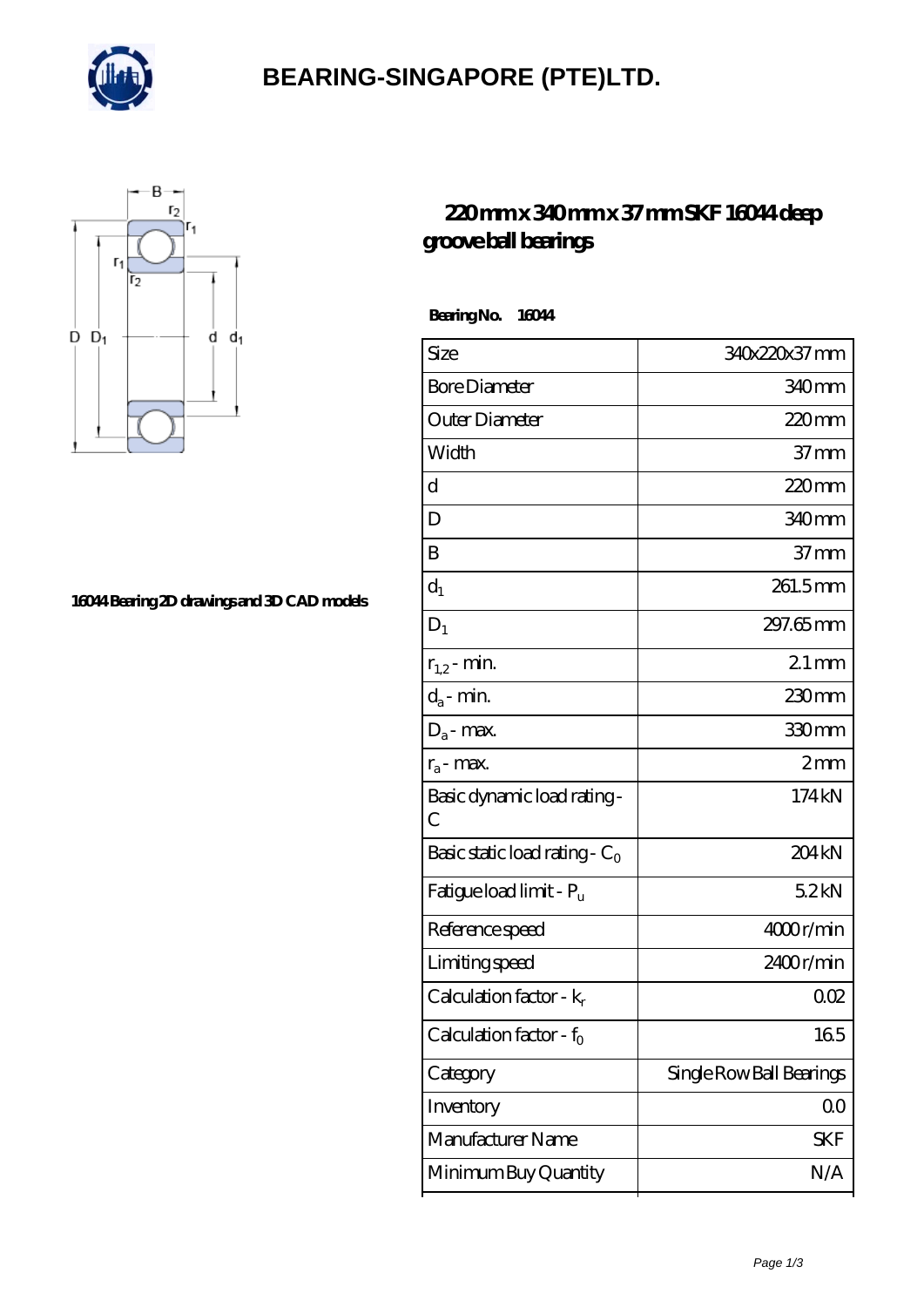

# **[BEARING-SINGAPORE \(PTE\)LTD.](https://dornsclassicimages.com)**

| Weight /Kilogram                   | 11.698                                                                                                                                                                         |
|------------------------------------|--------------------------------------------------------------------------------------------------------------------------------------------------------------------------------|
| Product Group                      | <b>BOO308</b>                                                                                                                                                                  |
| Enclosure                          | Open                                                                                                                                                                           |
| Precision Class                    | ABEC 1   ISO PO                                                                                                                                                                |
| Maximum Capacity / Filling<br>Slot | No                                                                                                                                                                             |
| Rolling Element                    | <b>Ball Bearing</b>                                                                                                                                                            |
| Snap Ring                          | No                                                                                                                                                                             |
| <b>Internal Special Features</b>   | No                                                                                                                                                                             |
| Cage Material                      | Steel                                                                                                                                                                          |
| Internal Clearance                 | CO-Medium                                                                                                                                                                      |
| Inch - Metric                      | Metric                                                                                                                                                                         |
| Long Description                   | 220MM Bore; 340MM<br>Outside Diameter; 37MM<br>Outer Race Diameter:<br>Open; Ball Bearing; ABEC 1<br>ISO PO, No Filling Slot; No<br>Snap Ring, No Internal<br>Special Features |
| Category                           | Single Row Ball Bearing                                                                                                                                                        |
| <b>UNSPSC</b>                      | 31171504                                                                                                                                                                       |
| Harmonized Tariff Code             | 8482105068                                                                                                                                                                     |
| Noun                               | Bearing                                                                                                                                                                        |
| Keyword String                     | Ball                                                                                                                                                                           |
| Manufacturer URL                   | http://www.skf.com                                                                                                                                                             |
| Manufacturer Item Number           | 16044                                                                                                                                                                          |
| Weight/LBS                         | 25.767                                                                                                                                                                         |
| Bore                               | 8661 Inch   220 Millimeter                                                                                                                                                     |
| Outer Race Width                   | 1.457 Inch   37 Millimeter                                                                                                                                                     |
| Outside Diameter                   | 13386Inch   340Millimeter                                                                                                                                                      |
| bore diameter:                     | $220$ mm                                                                                                                                                                       |
| static load capacity:              | 204kN                                                                                                                                                                          |
| outside diameter:                  | 340mm                                                                                                                                                                          |
| precision rating                   | Not Rated                                                                                                                                                                      |
|                                    |                                                                                                                                                                                |